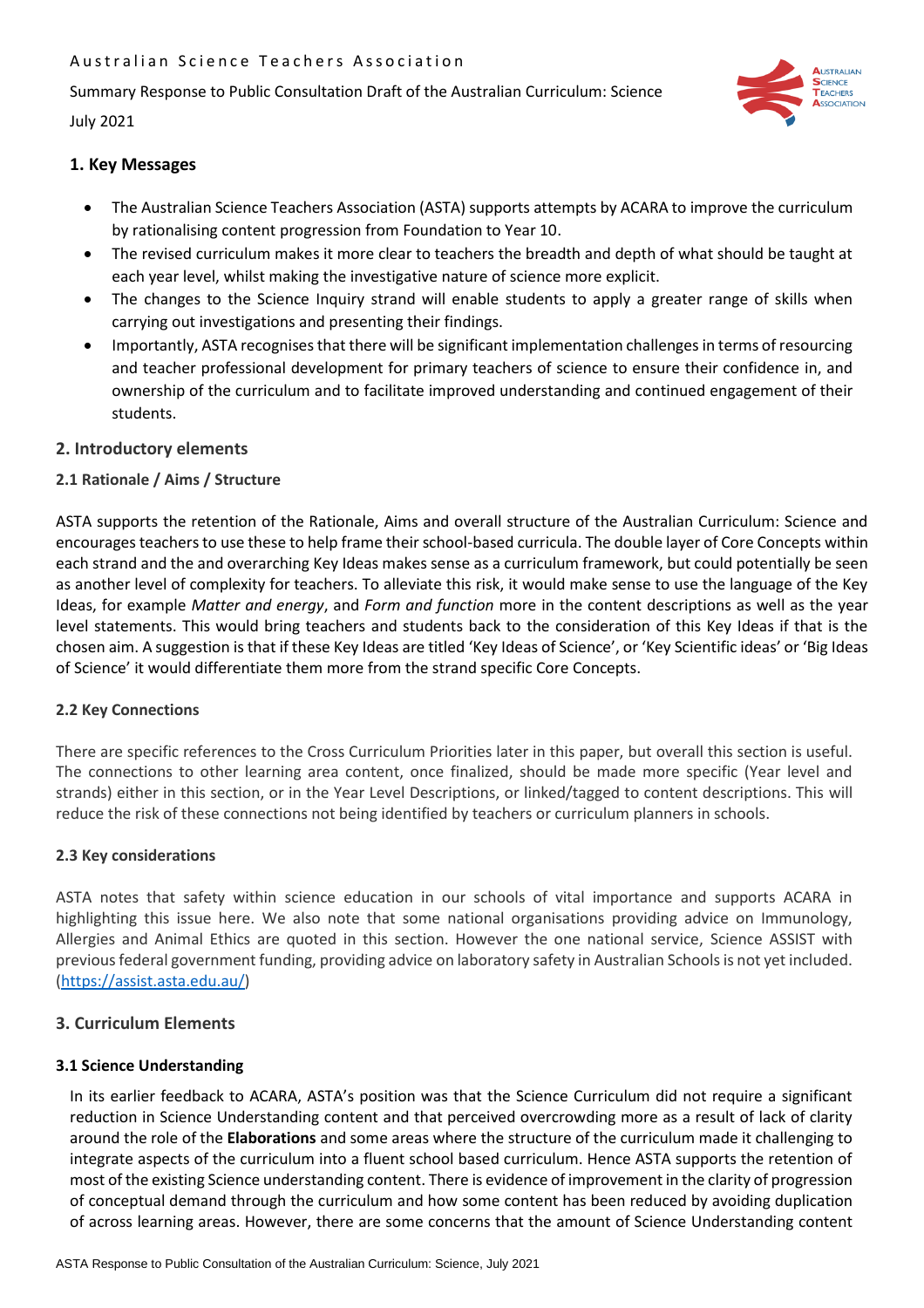will risk not allowing enough time for in-depth Science Inquiry and considerations of Science as a Human Endeavour through the secondary years.

ASTA continues to have strong concerns that the changes have done little to reduce the teaching content in the primary years. We believe the changes are not necessarily going to improve student understanding or engagement and have the potential to lead to misconceptions and reduction of inquiry-based teaching and learning. We also believe many of the changes require extensive professional learning for primary teachers of science, especially for those with a limited scientific background.

The revised **Elaborations** continue to provide clarity, but with the proposed new content descriptions themselves now being more explicit, the function of the elaborations has changed and serious thought should be given as to how they are presented in the curriculum to avoid any implication that they are mandated. It is our opinion that in terms of hierarchy, they should below the year **level statements** and the **inquiry questions**, which could frame the curriculum for teachers well.

ASTA Strongly supports the foregrounding of the explorative and investigative nature of Science in the proposed Science Understanding **content descriptions**. By making explicit the fact that students should be able to investigate or explore a concept, it requires them to develop a thorough understanding of the concepts that are taught at each level in order for true scientific inquiry, and the authentic recognition of Science as a Human Endeavour to occur in our classrooms. ASTA rejects any argument that considers the proposed curriculum as a deterrent to any particular type of pedagogy, including explicit teaching of science ideas, especially given that the revised nature of the **Achievement Standards** will provide clear guidance as to the expectations in the Science Understanding strand.

In addition to the above issues around the moving of content into the primary years, there remains concern about some specific Scientific Understanding content. This includes the inclusion of the observable properties of gases and the water cycle in Year 3, the inclusion of particle theory in Year 5, the teaching of the rock cycle in Year 6, and the lack of clarity about what is expected around ecosystems within the biosphere in Year 9 with limited indepth consideration of matter and energy in ecosystems. There is also the lack of explicit types of chemical reactions in Year 9 (such as combustion, neutralisation to compliment the photosynthesis and respiration included in the Earth and Space Sciences) and inappropriate choice of labelling of chemical reactions in Year 10, i.e. synthesis and decomposition, which might be better framed as reactions of acids and oxidation. However, the removal of light from Year 1 (previously light and sound) and the reduction of some content in Year 10 are positive changes.

ASTA believes that many teachers of Science, particularly F-6 educators, will require a great deal of support through professional learning and targeted resources, in order to be equipped to engage with, and implement the revised Australian Curriculum: Science. However complementary benefits to student learning or engagement that will result from many of these curriculum changes are unclear, particularly as teacher and student workload have not been 'reorganised' rather than reduced.

# **3.2 Science Inquiry**

ASTA recognises that in Science Inquiry there is an improved discrimination between the skills required at different bands in the curriculum. We agree that in Science Inquiry, the early years revisions increase student curiosity, exploration and discovery and inclusion of student voice but that in the secondary years some of the content descriptions are over long, potentially leading to potential misinterpretation by teachers. We ask that consideration be given to reviewing these with a focus on readability and clarity, and ensuring that the glossary being developed is unambiguous and can be used with confidence across the country.

#### **3.2 Science as a Human Endeavour**

ASTA believes that Science as a Human Endeavour is integral to the success of the Science Curriculum, in terms of engagement of teachers and students, supporting critical and creative thinking and as a means to develop understandings of the Key Ideas of Science.

ASTA retains concerns that the re-write of Science as a Human Endeavour in Years F-6 changes the nature of this strand, focussing more on the idea that science is done by other people ('scientists') and reducing the focus on the idea of the students as the people 'doing' the science. Specifically – in the *Nature and Development of Science* sub strand is almost entirely linked to scientists doing the science, whereas we would argue that the Nature of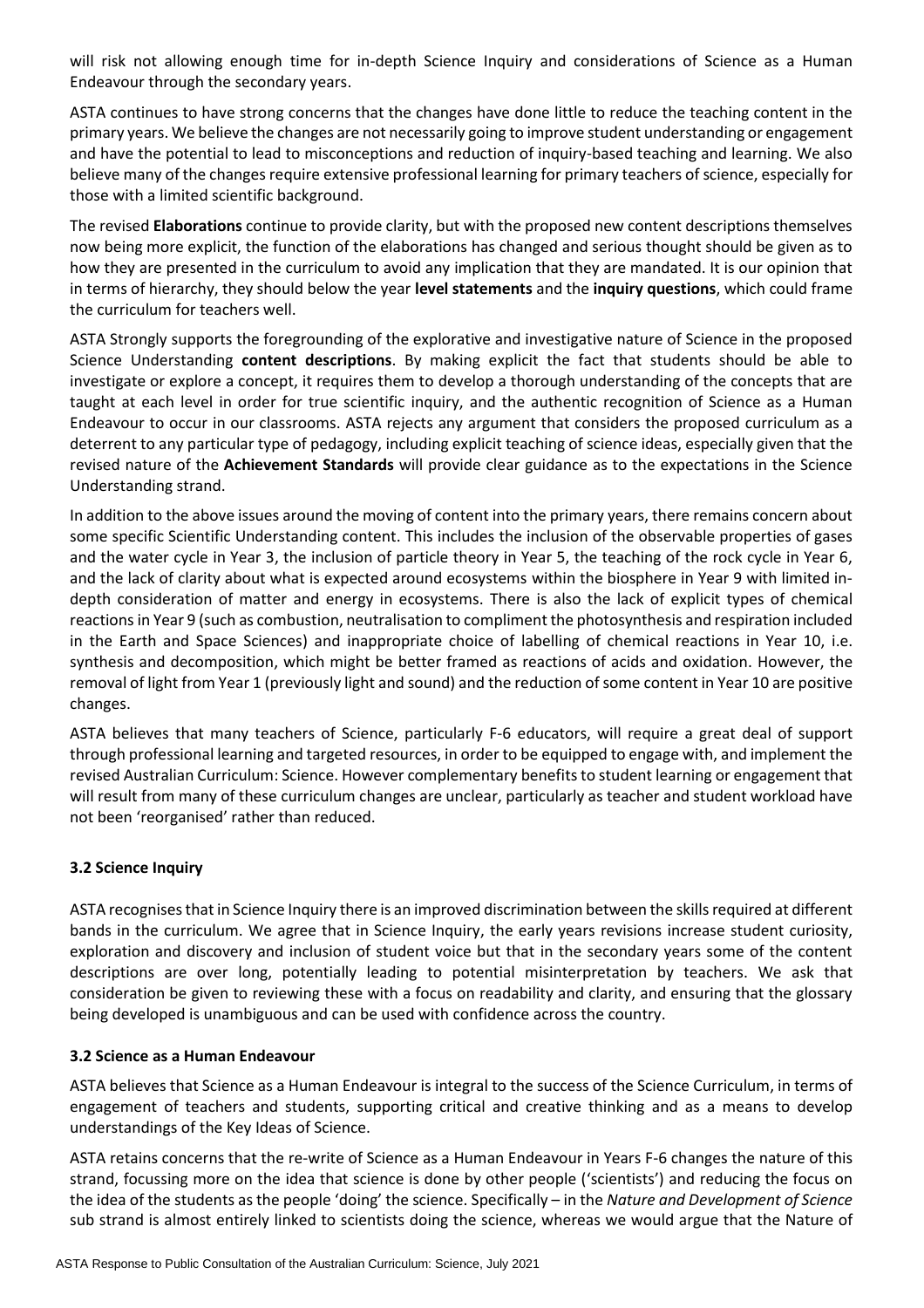Science has links to anyone, including our students, not just doing science, but knowing that they are doing science. Hence knowledge of the Nature of Science, that is, what is it that makes science special, is vital at a personal level. This is particularly the case at Foundation level, where the proposed changes position the nature of science only in reference to scientists doing science.

# **3.4 Cross Curricular Priorities**

ASTA strongly supports the role of the Cross Curriculum Priorities in foregrounding important aspects of student learning in contemporary Australia. We note that possibilities for the integration of Sustainability into the Science curriculum may have been diminished with the removal of content around resources and ecosystems, but that the Earth and Space Sciences sub strand in Year 9 and Year 10 creates other opportunities around environmental carbon and climate change.

ASTA is also fully supportive of the inclusion of the Aboriginal and Torres Strait Islanders Histories and Cultures Cross Curriculum Priority, and recognises that existing and revised elaborations in this area continue to support teachers. The way that this priority has been included in the Science Inquiry content descriptions could be reviewed to improve clarity.

For example, in Year 6, Planning and Conducting, the content descriptor states '*plan and conduct repeatable investigations to answer questions, including, as appropriate, deciding the variables to be changed and measured in fair tests, describing potential risks, planning for the safe use of equipment and materials and identifying required permissions to conduct investigations on Country or Place'* and the Planning and Conducting statements in Year 7/8 and 9/10 are of a similar structure. We would argue that the 'as appropriate' could be linked more explicitly to the final statement, as this important consideration will only be appropriate in a relatively small number of situations. So in this example if it could be rewritten as: '*plan and conduct repeatable investigations to answer questions, including deciding the variables to be changed and measured in fair tests, describing potential risks, planning for the safe use of equipment and materials and as appropriate, identifying required permissions to conduct investigations on Country or Place'*

## **3.5 Inquiry Questions**

ASTA supports the inclusion of the sample inquiry questions within the curriculum. They give teachers ideas from which to develop school based curriculum activities. If, as we hope, they are to be retained, ASTA suggests the following:

- $\circ$  Careful thought should be given to how and where they are presented, so as to exemplify good practice, but not to give the impression of added content.
- o They should include more questions related to Science as a Human Endeavour, or specific Science Inquiry practices, as currently they are predominantly linked to Science Understanding.
- o Teachers with year level expertise should be asked to review these in terms of age appropriate content, context and language.
- o They should support students to ask questions and 'inquire'.

# **4. Overall**

ASTA welcomes opportunities to work with ACARA on behalf of the members of the State and Territory Science Teacher Professional Associations around Australia. Many of these teachers have been involved in other local and national feedback processes.

The concerns from teachers raised above result from the desire of the science teaching profession to support our students and to provide them with the maximum possible opportunity to engage with the curriculum, develop an interest in science and to gain scientific knowledge and skills which will enable them to make informed, evidencebased decisions about applications of science. Suggestions that are included will, we believe, enable our teachers to better meet those needs.

We recognise that the Curriculum Review has addressed a number of our key aims, including greater clarity of content, the broadening of the Science Inquiry strand, and some more effective alignment of concept development, based on the Core Concepts, across the three strands.